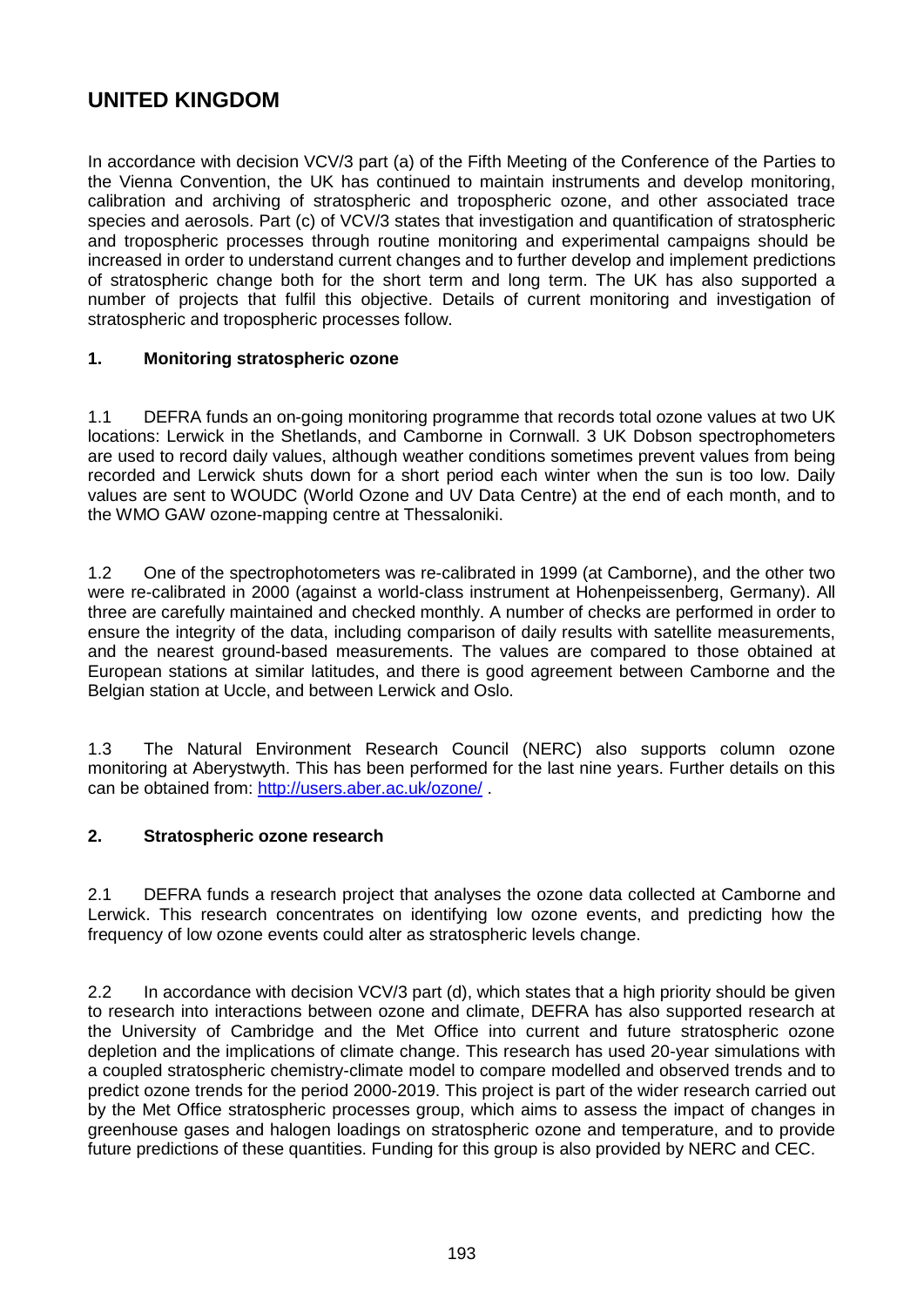2.3 The Met Office is one of the partners in the EuroSPICE project (Stratospheric Processes and their impacts on Climate and the Environment). (Other partners are: CNRS-SA, France, CNRS\_LMD, France, Finnish Met. Inst., Finland, Free University of Berlin, Germany, University of Reading, UK, University of Buenos Aires, Argentina.) The specific aim of the EuroSPICE project is to update the observed stratospheric trends in ozone, surface UV and temperature and simulate those trends using climate models with/without coupled chemistry. The simulations will then be used to predict the behaviour of these quantities over the period 2000-2019, determine the likely cause of past stratospheric trends and develop understanding of the impact of stratospheric change.

2.4 The European Ozone Research Co-ordinating Unit (EORCU), which is based at the University of Cambridge, co-ordinated the extension of the Third European Stratospheric Experiment on Ozone (THESEO) into the winter of 1999/2000 in conjunction with the Sage III Ozone Loss and Validation Experiment (SOLVE) led by NASA. This was the largest ever field experiment into polar ozone loss.

2.5 The Natural Environment Research Council (NERC) has funded the Upper Troposphere/ Lower Stratosphere OZONE Programme which commenced in 1999 and will continue for 7 years to 2006. The main aim is to improve understanding of the causes of ozone change in the upper troposphere and lower stratosphere in the past, present and future. This is a region where ozone has been changing but the causes still remain uncertain. To date, 40 scientific research projects have been funded which cover a wide variety of research topics. These range from transport of trace gases on annual and seasonal timescales, dynamical processes occurring on shorttimescales, studies of chemical processes in the atmosphere and the laboratory and modelling studies of chemistry-climate interactions. Results from the Programme have shown, in particular, that interactions between dynamics (meteorology) and chemistry in the atmosphere play an important role in governing the distribution of ozone and other trace gases in the upper troposphere and lower stratosphere.

### **3. Tropospheric ozone monitoring and research**

3.1 Ground-level ozone is recorded hourly at 73 automatic recording stations (52 urban and 19 rural) across the UK. Data collection is managed by DEFRA, and the department has also commissioned research to model the formation of ozone and provide forecast tools. Research into the impacts of changing tropospheric ozone levels on vegetation has also been funded by DEFRA.

3.2 Tropospheric ozone modelling is carried out at the Met Office as part of the Climate Prediction Programme funded by DEFRA. Prediction of future climate requires predictions of radiatively-active trace gases such as ozone, and a coupled climate-chemistry model has been developed to fulfill these requirements. Recent research with this model uses multi-decadal simulations to investigate the role of climate change as a feedback process for tropospheric chemistry. This feedback has been found to be extremely important and results in lower predictions of ozone and methane concentrations. The simulations do not yet include the indirect effects of climate change on tropospheric chemistry through changes to the biospheric emissions, and work has started with coupled ecosystem models in order to investigate this process.

### **4. Monitoring ozone-depleting substances**

4.1 DEFRA has provided support for projects that monitor ozone-depleting substances by analysing ground-based measurements at Mace Head (Ireland) and Weybourne. Aircraft data obtained with the support of the EU funded CARIBIC programme has also been analysed. The measurements have shown that UK emissions of CFCs are declining steadily and emissions of bromine-containing species are stable.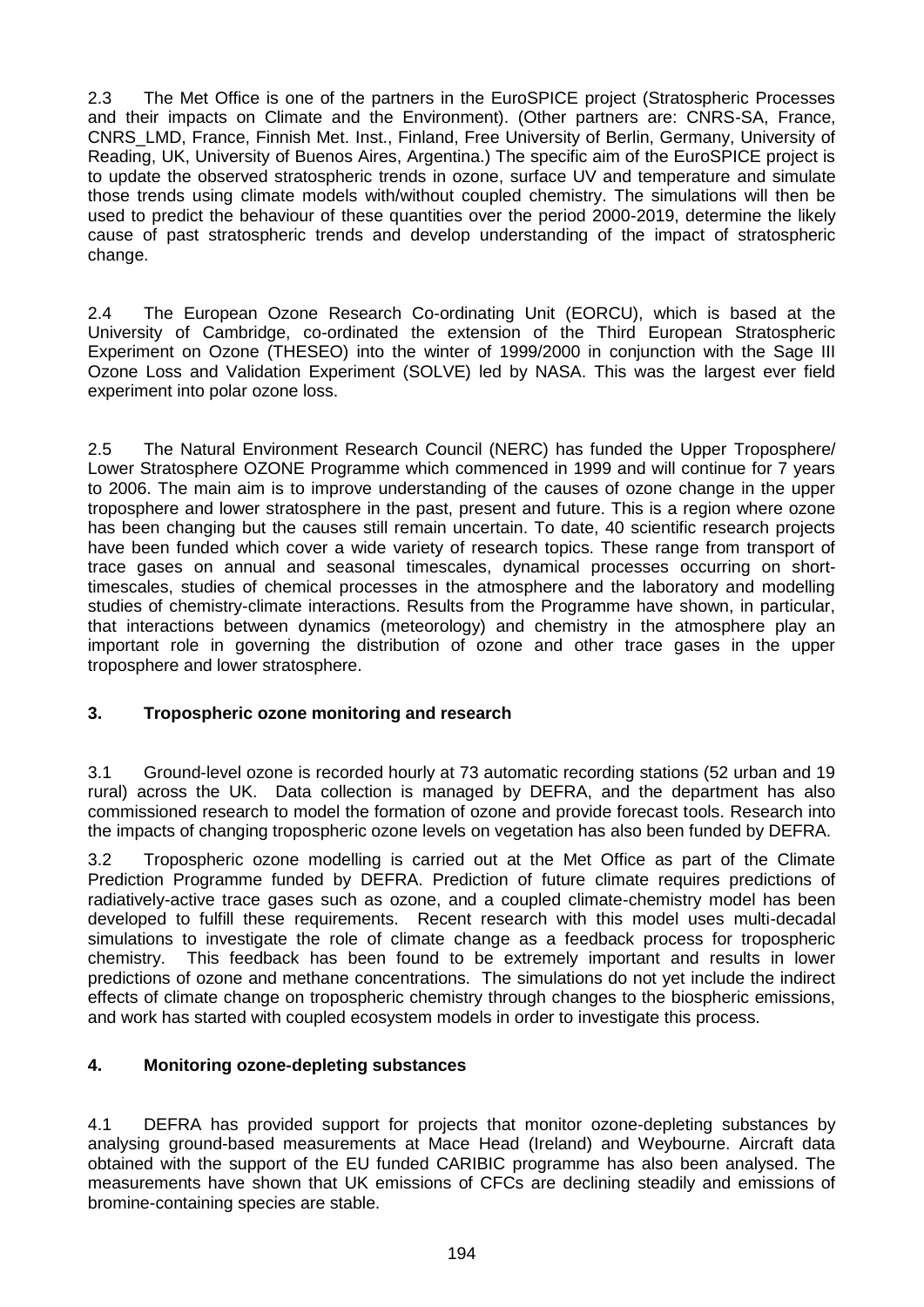4.2 The aircraft data has enabled identification of two new ozone-depleting substances present in the atmosphere, n-propyl bromide (NPB) and hexachlorobutadiene (HCBD). Samples of European plumes have been monitored to ascertain the level of success achieved by the Montreal Protocol in reducing emissions of ozone depleting substances. The data has also shown that there may be issues with non-compliance as there is a positive correlation between some controlled and replacement species.

4.3 DEFRA has funded a new project that will build on this work by continuing to measure emissions of halocarbons and identify new ozone-depleting substances. Part of this project will also involve identification of additional data sources for comparison purposes. The bulk of the monitoring for this project will take place at Mace Head on the coast of Ireland. The location of this station is advantageous; the instruments are able to monitor background levels of trace gases when winds are westerly and have travelled over the Atlantic, and can monitor levels in polluted European air when winds are easterly.

## **5. Monitoring and research into effects of increased UV-B radiation**

Decision VCV/3 part (f) stated that research into the effects of UV-B radiation and efforts to monitor such effects should be increased. DEFRA and the Department of Health (DoH) have funded monitoring contracts and research into the effects of UV-B.

5.1 A DEFRA funded contract makes spectral measurements of solar shortwave UN radiation at the surface to produce a UV climatology which allows detection of long-term trends that may arise as a result of stratospheric ozone depletion.

5.2 Two UV monitoring sites are in operation – there is a green-field site at Reading, and a city site in Manchester. The Reading site spectroradiometer is calibrated on site and has been providing regular measurements since 1992. It provides hourly spectrums between sunrise and sunset in the 280-500nm range. Periodic international comparisons with other UV spectroradiometers have provided consistently good results. The Manchester instrument provides five minute averages in each of five narrow wavebands (305, 313, 320, 340, 380nm). It is calibrated annually on site and in 2000 it was calibrated to the Norwegian standard instrument. Apart from calibration periods, the instrument has been in continuous operation since 1997, and provides a southern site in the Nordic network of GUV radiometers.

5.3 DEFRA also funded an assessment of the impacts of ozone depletion on aquatic ecosystems. The project concentrated on three aquatic life forms: marine animals, plant life and fish. Increased UVB was shown to have a detrimental effect on all three groups.

5.4 The Department of Health provides support for UV monitoring performed by the National Radiological Protection Board (NRPB). The NRPB Solar Radiation Monitoring Project at NRPB provides information for the Global Solar UV Index in association with WHO, WMO, UNEP and the International Commission on Non-Ionizing Radiation Protection.

## **6. Key results and future directions**

6.1 Significant UK contributions to research have been made in a number of areas:

- Interaction of chemistry, dynamics and radiation in the upper troposphere and lower stratosphere
- Role of dynamical and chemical influences on past ozone trends